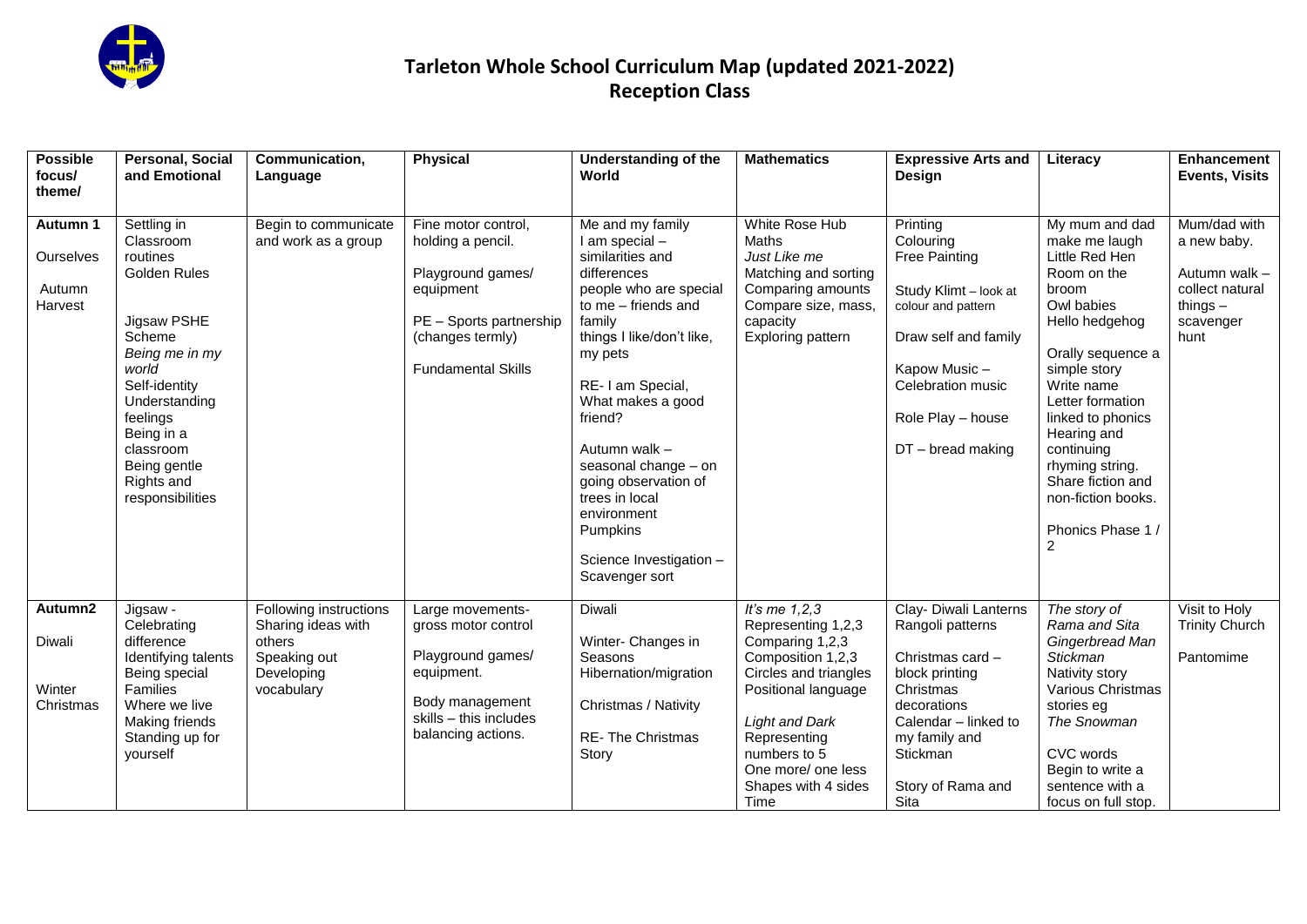

| Spring 1<br>Penguins<br>and Polar<br>regions | Jigsaw<br>Dreams and goals<br>Challenges<br>Perseverance<br>Goal-setting<br>Overcoming<br>obstacles<br>Seeking help<br><b>Jobs</b><br>Achieving goals | Sequencing ideas,<br>organising events<br>Asking questions<br>Using language in role<br>play<br><b>Retell stories</b><br>Listen and participate<br>in discussion around<br>nonfiction texts | Fine motor control-<br>Pencil control activities,<br>threading etc.<br>PE - Sports partnership<br>(changes termly)<br>Manipulation skills -<br>this involves imparting<br>force with or on an<br>external object. This<br><i>includes</i><br>rolling/underarm throw<br>and catching. | Polar regions and<br>penguins<br>Environment and<br>habitats<br>Weather and climate<br>Polar animals<br>Focus on Emperor<br>Penguin<br>Science Investigation -<br>Frozen Balloons<br>(saving the penguins)<br>Properties of materials<br>Ice experiment<br><b>RE-</b> Stories Jesus<br>Heard<br>Moses<br>Noah's Ark<br>David and Goliath<br>Joseph and his special<br>gift<br>The story of Creation<br>Noah's Ark display<br>Creation display<br>(corridor) | Alive in 5<br>Introducing 0<br>Comparing numbers<br>to $51$<br>Composition of 4 and<br>5<br>Compare mass<br>Compare capacity<br>Growing 6,7,8<br>6,7,8<br>Making pairs<br>Combining two<br>groups<br>Length and height<br>Time<br>Compare numbers. | Music-Exploring<br>sound<br>Role play $-$<br>hairdressers<br>Collage of Noah's Ark<br>Draw and paint<br>animals<br>Creation display<br>Colour mixing and<br>using variety of<br>textures<br>Wax resist<br>snowflakes<br>Music- Music and<br>movement<br>Role play $-$ story<br>telling - Lost and<br>Found<br>boat and penguin | Phonics- Phase 2<br>/3<br><b>The Mitten</b><br>Lost and Found<br>Various nonfiction<br>books about<br>penguins and<br>polar animals<br>Write captions<br>and labels<br>Sequencing<br>stories<br>Fact finding<br>Phase 3 Phonics | Forest School        |
|----------------------------------------------|-------------------------------------------------------------------------------------------------------------------------------------------------------|---------------------------------------------------------------------------------------------------------------------------------------------------------------------------------------------|--------------------------------------------------------------------------------------------------------------------------------------------------------------------------------------------------------------------------------------------------------------------------------------|-------------------------------------------------------------------------------------------------------------------------------------------------------------------------------------------------------------------------------------------------------------------------------------------------------------------------------------------------------------------------------------------------------------------------------------------------------------|----------------------------------------------------------------------------------------------------------------------------------------------------------------------------------------------------------------------------------------------------|--------------------------------------------------------------------------------------------------------------------------------------------------------------------------------------------------------------------------------------------------------------------------------------------------------------------------------|---------------------------------------------------------------------------------------------------------------------------------------------------------------------------------------------------------------------------------|----------------------|
| <b>Spring 2</b>                              | Jigsaw - Healthy                                                                                                                                      | Use new vocabulary                                                                                                                                                                          | Fine motor skills -                                                                                                                                                                                                                                                                  | <b>Study Space</b>                                                                                                                                                                                                                                                                                                                                                                                                                                          | Building 9 and 10                                                                                                                                                                                                                                  | Study Kandinski art-                                                                                                                                                                                                                                                                                                           | Aliens in                                                                                                                                                                                                                       | <b>Forest School</b> |
| Rockets,                                     | Me<br>Exercise                                                                                                                                        | Work out problems<br>Organise thinking                                                                                                                                                      | continue to develop<br>good handwriting grip.                                                                                                                                                                                                                                        | Look at the moon<br>landing and Neil                                                                                                                                                                                                                                                                                                                                                                                                                        | 9 and 10<br>Comparing numbers                                                                                                                                                                                                                      | circles and triangles                                                                                                                                                                                                                                                                                                          | Underpants<br>Man on the moon                                                                                                                                                                                                   |                      |
| Aliens                                       | Moving and                                                                                                                                            | (especially in prep to                                                                                                                                                                      |                                                                                                                                                                                                                                                                                      | Armstrong                                                                                                                                                                                                                                                                                                                                                                                                                                                   | to 10                                                                                                                                                                                                                                              | DT- junk modelling                                                                                                                                                                                                                                                                                                             | <b>Whatever Next</b>                                                                                                                                                                                                            |                      |
|                                              | resting                                                                                                                                               | write sentences)                                                                                                                                                                            | PE - Sports partnership<br>(changes termly)                                                                                                                                                                                                                                          | Astronauts                                                                                                                                                                                                                                                                                                                                                                                                                                                  | Bonds to 10<br>3D shape                                                                                                                                                                                                                            | (rockets - individual<br>and group)                                                                                                                                                                                                                                                                                            | Beegu                                                                                                                                                                                                                           |                      |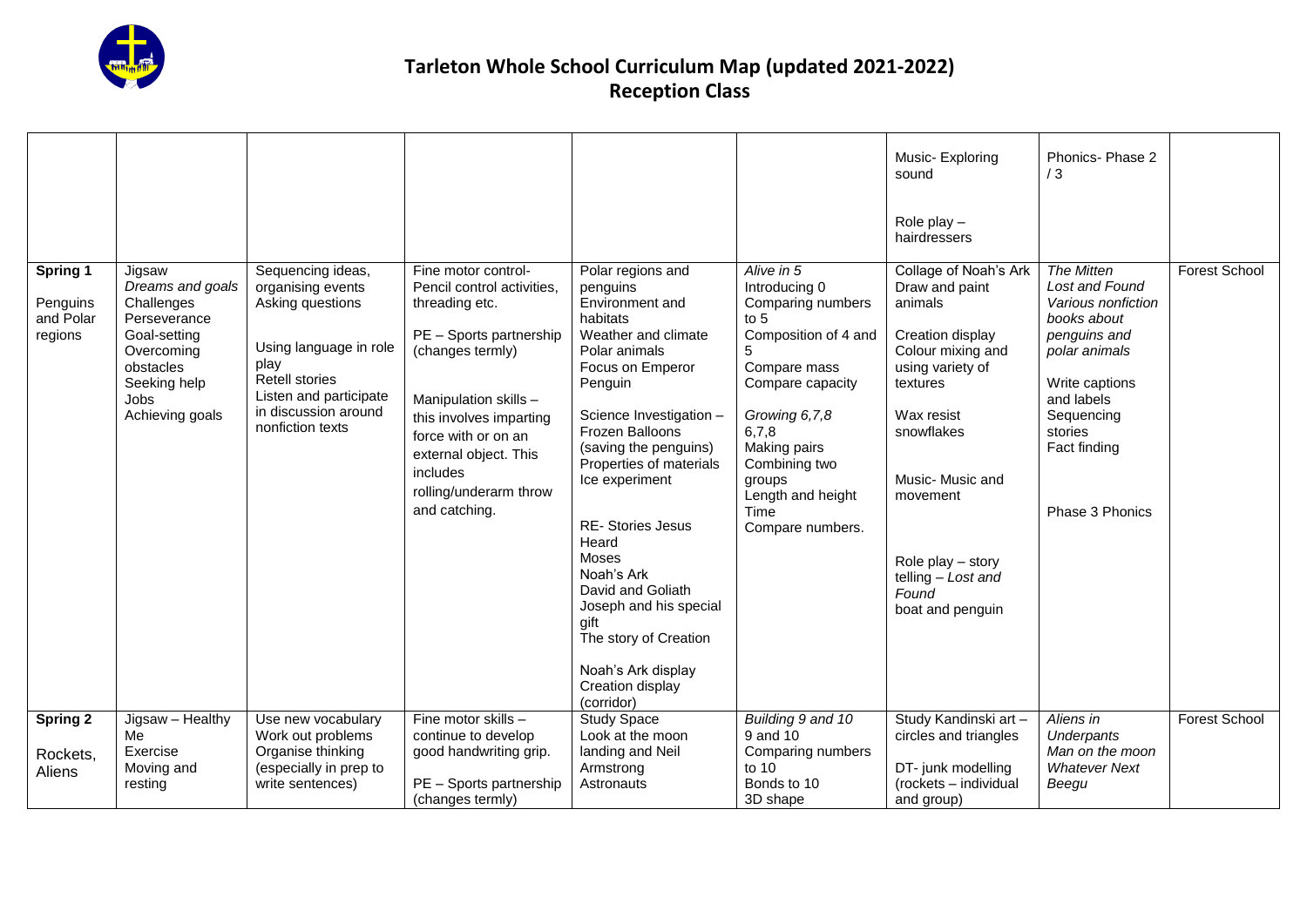

| and<br>Space                   | Healthy food<br>choices<br>Good sleep<br>patterns<br>Keeping clean -<br>including teeth<br>Keeping safe                                                                                             | Build familiarity and<br>understanding about<br>stories.<br>Listen and participate<br>in discussion around<br>nonfiction texts | Dance<br>Use large equipment<br>outside                                                                                                                                                                                                                   | Role Play<br>Space station<br>RE - The stories Jesus<br>told.<br>Good Samaritan<br>The sower<br>The lost sheep<br>The wise and foolish<br>builders.<br>The Easter Story<br>Science investigation<br>Incy Spider shelter -<br>focus on waterproofing | Pattern (2)                                                                                                                                                                                                                                                | $DT - food$<br>Design and make<br>own fruit rockets<br>Music - Musical<br><b>Stories</b>                                                                                                                            | Various nonfiction<br>Space books<br>Write descriptions<br>Speech bubbles<br>Space jokes<br>Phase 3 Phonics                                                                                                                                                                                                                                        |                                         |
|--------------------------------|-----------------------------------------------------------------------------------------------------------------------------------------------------------------------------------------------------|--------------------------------------------------------------------------------------------------------------------------------|-----------------------------------------------------------------------------------------------------------------------------------------------------------------------------------------------------------------------------------------------------------|-----------------------------------------------------------------------------------------------------------------------------------------------------------------------------------------------------------------------------------------------------|------------------------------------------------------------------------------------------------------------------------------------------------------------------------------------------------------------------------------------------------------------|---------------------------------------------------------------------------------------------------------------------------------------------------------------------------------------------------------------------|----------------------------------------------------------------------------------------------------------------------------------------------------------------------------------------------------------------------------------------------------------------------------------------------------------------------------------------------------|-----------------------------------------|
| Summer 1<br>Farms /<br>Growing | Jigsaw<br>Relationships<br>Belonging - my<br>family<br>How to make<br>friends<br>Solve problems<br>and stay friends<br><b>Unkind words</b><br>Falling out and<br>bullying<br>Being a good<br>friend | Sequencing ideas,<br>organising events<br>Using language in role<br>play                                                       | Fine motor control-<br>Pencil control activities,<br>handwriting activities<br>PE - Sports partnership<br>(changes termly)<br>Outdoor games like<br>parachute<br>Gymnastics<br>To<br>introduce the basic skills<br>of travelling, rolling and<br>jumping. | Farm yards- Farm<br>animals<br>Growing and planting<br>vegetables<br>Keeping healthy<br>Farm shop role play<br><b>RE</b><br>Special Times - prayer<br>and Pentecost                                                                                 | To 20 and Beyond<br><b>Building numbers</b><br>beyond 10<br>Counting patterns<br>beyond ten<br>Spacial reasoning(1)<br>Match, rotate,<br>manipulate<br>First, then, now<br>Adding more<br>Taking away<br>Spacial reasoning (2)<br>Compose and<br>decompose | Observational<br>drawing of fruit,<br>vegetables and<br>flowers.<br><b>Study Andy</b><br>Goldsworthy art<br>Plant a seed<br>$DT$ – design a<br>healthy lunchbox<br>Music- Big band<br>Role play - farmers<br>market | Oliver's<br>Vegetables<br>Oliver's fruit salad<br>Jack and the<br>beanstalk<br>The tiny seed<br>Eddies garden<br>Rosie's Walk<br>Write instructions<br>Write labels<br>Making maps<br>Use think it say it<br>write it read it<br>strategy<br>Write sentences<br>using a capital<br>letter and full stop<br>Act out traditional<br>tales<br>Phase 3 | Visit the veg<br>shop/ Flavour<br>fresh |